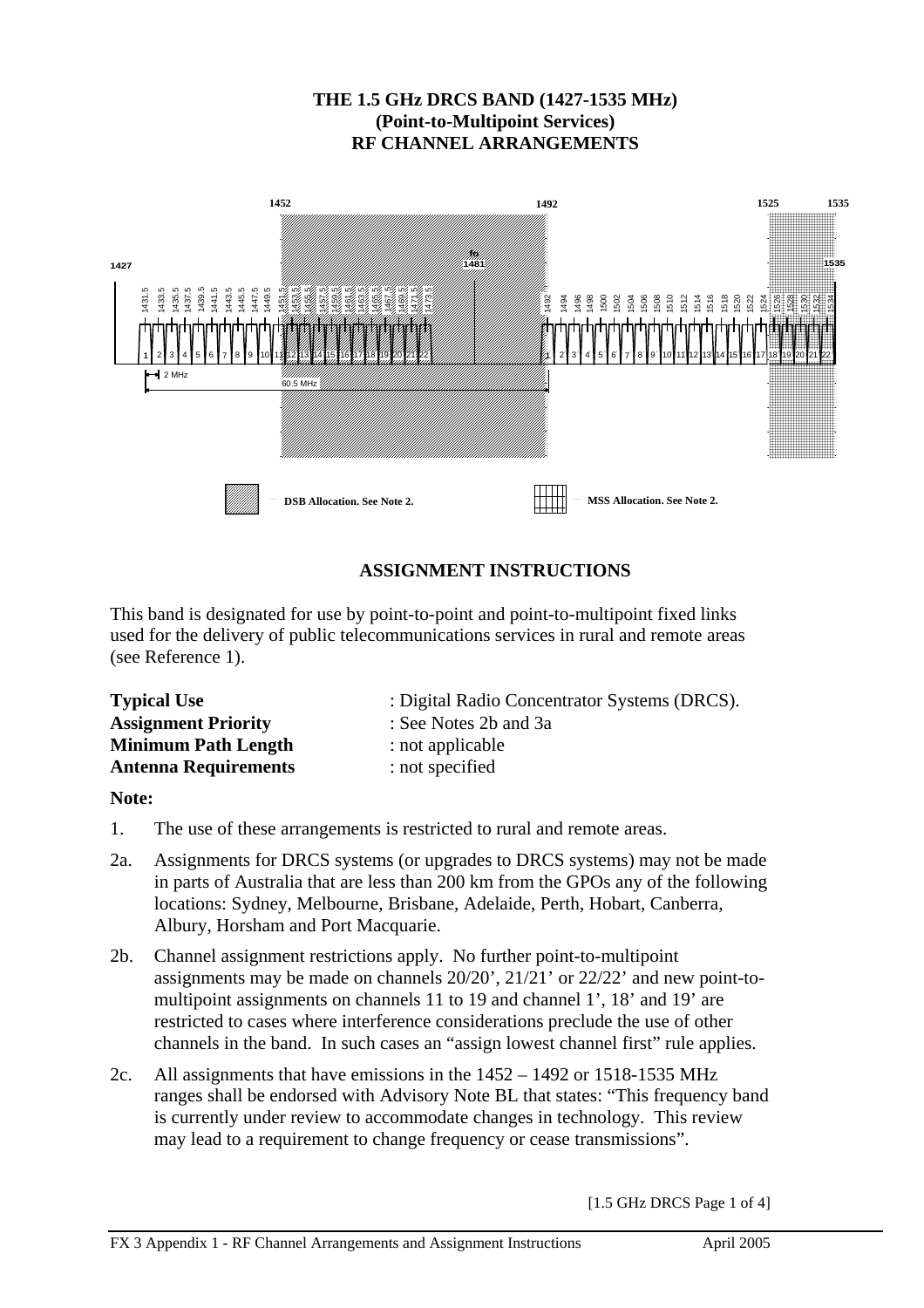- 3a. Assignments for broadband wireless access (BWA) systems may in some circumstances be made in parts of this band. Assignments for BWA services may not be made in high or medium density areas (see Schedule 1 of Reference 3). Assignments for BWA systems may only be made on channels 2/2' to 10/10' and, pending the future revision of Reference 1, shall be subject to case-by-case consideration by the Manager, Spectrum Planning and Engineering.
- 3b. Assignments for broadband wireless access (BWA) systems shall be endorsed with the following Special Condition and Advisory Note:

### Special Condition:

*"The transmitters authorised by this licence shall employ adaptive transmit power control (ATPC)."* 

### Advisory Note

*"Note:* 

- *(a) remote station receivers will be afforded protection from harmful interference only from services provided that they: operate within 15 km of their associated base station; have an antenna with a height above sea level no greater than that of their associated base station antenna; and, have an antenna gain no greater than 11 dBi.*
- (b) *remote station transmitters must not cause interference to other services beyond the levels that would be caused if they: were located within 15 km of their associated base station; have an antenna with a height above sea level no greater than that of their associated base station antenna; operate with a transmitter power of no more than 30 dBm; and, have an antenna gain no greater than 11 dBi".*

## **References**

- 1. The "*1.5 GHz Band Plan*", December 1996.
- 2. Rec. ITU-R F.701, *"Radio-frequency channel arrangements for analogue and digital point-to-multipoint radio systems operating in frequency bands in the range 1.427 to 2.690 GHz (1.5, 1.8, 2.0, 2.2, 2.4 and 2.6 GHz)".*
- 3. *Radiocommunications (Transmitter Licence Tax) Determination 2003 No.2*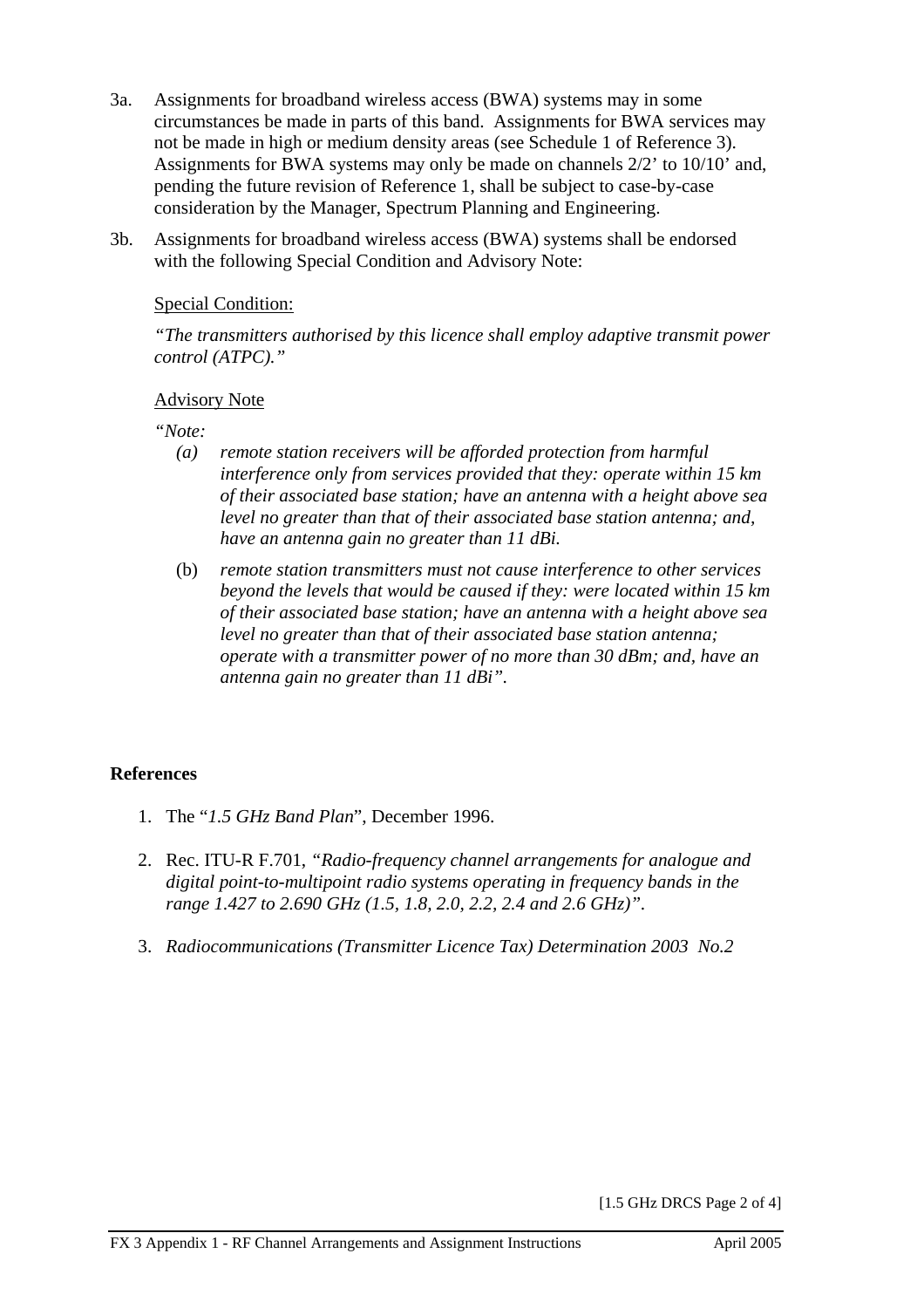# **THE 1.5 GHz DRCS BAND (1427-1535 MHz)**

# **PROTECTION RATIOS**

| <b>Frequency Offset</b> | PROTECTION RATIO (dB)                                 |                   |                   |                   |
|-------------------------|-------------------------------------------------------|-------------------|-------------------|-------------------|
| <b>MHz</b>              | Digital Interferer $Tx \rightarrow$ Digital Victim Rx |                   |                   |                   |
|                         | $2 \rightarrow 2$                                     | $2 \rightarrow 4$ | $4 \rightarrow 2$ | $4 \rightarrow 4$ |
|                         | <b>MHz</b>                                            | <b>MHz</b>        | <b>MHz</b>        | <b>MHz</b>        |
|                         | 60                                                    | 60                | 60                | 60                |
|                         | 30                                                    | 55                |                   | 55                |
|                         |                                                       | 27                |                   | 30                |
|                         |                                                       |                   |                   |                   |

1. Protection ratios required between digital systems operating on 2 and 4 MHz channels.

2. Protection ratios required by digital systems operating on 2 and 4 MHz channels against interference from analogue systems operating on 2 and 4 MHz channels.

| <b>Frequency Offset</b> | PROTECTION RATIO (dB)                                  |                   |                   |                   |
|-------------------------|--------------------------------------------------------|-------------------|-------------------|-------------------|
| <b>MHz</b>              | Analogue Interferer $Tx \rightarrow$ Digital Victim Rx |                   |                   |                   |
|                         | $2 \rightarrow 2$                                      | $2 \rightarrow 4$ | $4 \rightarrow 2$ | $4 \rightarrow 4$ |
|                         | <b>MHz</b>                                             | <b>MHz</b>        | <b>MHz</b>        | <b>MHz</b>        |
|                         | hU                                                     | 60                | 60                | 60                |
|                         |                                                        | 30                | 30                | 60                |
|                         |                                                        |                   |                   |                   |

3. Protection ratios required by analogue systems operating on 2 and 4 MHz channels against interference from digital systems operating on 2 and 4 MHz channels.

| <b>Frequency Offset</b> | PROTECTION RATIO (dB)                                  |                   |                   |                   |
|-------------------------|--------------------------------------------------------|-------------------|-------------------|-------------------|
| <b>MHz</b>              | Digital Interferer $Tx \rightarrow$ Analogue Victim Rx |                   |                   |                   |
|                         | $2 \rightarrow 2$                                      | $2 \rightarrow 4$ | $4 \rightarrow 2$ | $4 \rightarrow 4$ |
|                         | <b>MHz</b>                                             | <b>MHz</b>        | <b>MHz</b>        | MHz               |
|                         | Ы.                                                     | 60                | 60                | ыı                |
|                         |                                                        |                   |                   |                   |

Note: Protection ratio for digital systems are based on a 60 km path length and  $P_1$  = 20. For other path lengths and  $P_L$  values refer to the appropriate protection ratio correction factors graph on the following page.